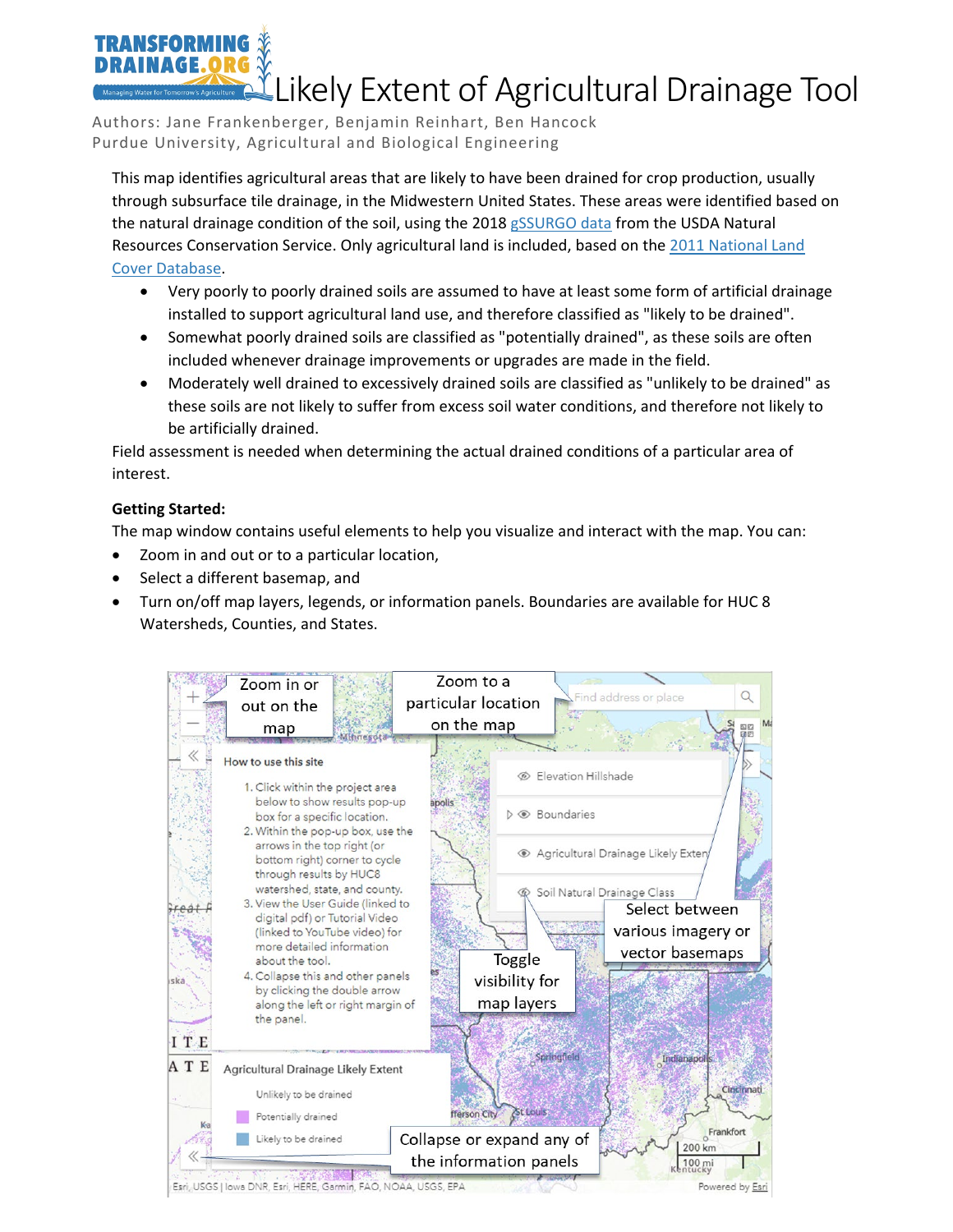Once you have located your area of interest, click on the map to activate the results pop-up box.

User Tip: The results pop-up box can be docked along the side of the map window if preferred. This will lock the location of the pop-up box in the top right corner of the map window. Simply click on the docking icon again to go back to the original view.



Within the results pop-up box, the arrows in the top (or bottom) right corner of the box allow you see results based on HUC 8 watershed, state, or county boundaries for the location selected on the map. Results have been calculated in three ways:

- Total area (acres) of each drainage classification within the boundary of interest (e.g., watershed, state, or county)
- Percent of each drainage classification within the boundary of interest, based on the total area of the boundary
- Percent of each drainage classification within the boundary of interest, based on the total area of agricultural lands within the boundary

Within the results pop-up box, the classification titled, "Likely or potentially drained", represents the sum of both the blue and purple areas on the map within the boundary of interest.